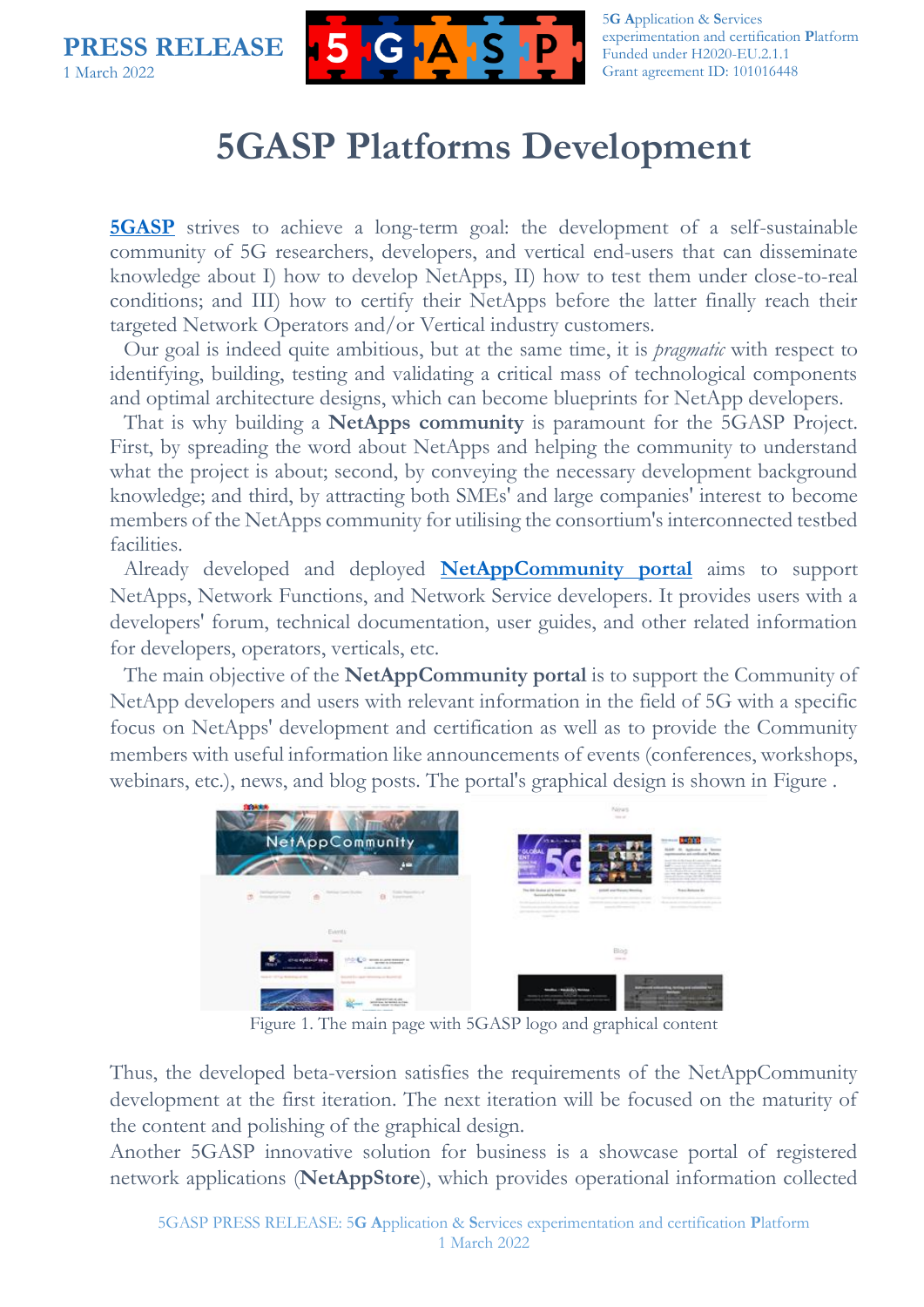



5**G A**pplication & **S**ervices experimentation and certification **P**latform Funded under H2020-EU.2.1.1 Grant agreement ID: 101016448

automatically during the NetApps' independent testing on the 5GASP platform. The beta version of the portal also was already developed.

The NetAppStore portal can be roughly divided into three areas:

- 1. Upper menu.
- 2. Sort menu and a Search field.
- 3. Content.

The "Upper menu" section contains a roadmap by which users can go to the resources they are interested in, as well as functionality for authorising and registering new users.

When a user first enters the site, they can view all available NetApps, as shown in [Figure](#page-1-0)  . Also, the user will be able to use the roadmap to navigate to the resources of interest and a variety of filters and/or search fields to change the order of displaying content.

| <b>STORA SP</b>                                                                                       |                                                                                             | About Continuation Statement - Program Will Dealth - Add Appel - Statement - Registration - Science |
|-------------------------------------------------------------------------------------------------------|---------------------------------------------------------------------------------------------|-----------------------------------------------------------------------------------------------------|
| <b>CONTRACTOR</b><br><b>Tehats</b><br>Price<br><b>Ubdates</b><br><b>Elekanta</b><br><b>STATISTICS</b> | $\alpha$<br><b>Enter som name:</b>                                                          |                                                                                                     |
| NetApp 1                                                                                              | NetApp 2                                                                                    | NetApp 3                                                                                            |
| Survey land description:<br>Price 2019<br><b>National 1.8.9</b><br><b>Dipartmental Fox</b>            | <b>Survey Seal discorpoints</b><br>Praxe 1600L<br>Nerwork 1.6.9<br><b>Equipmental</b> first | Surra last issumpture<br>Price, 1978<br>Venuie: 1.0.0<br>Depertmental from                          |
| <b>VIET TIME</b><br>Porces.                                                                           | Pointer                                                                                     | Text Electric<br>Pones                                                                              |
| □ laitspide 2019年102                                                                                  | ■ Leni undere 2019-03-03                                                                    | 西 Last update 2018-01-02                                                                            |
| NetApp 4                                                                                              | NetApp 5                                                                                    | NatApp 6                                                                                            |
| Suite ball description<br>Pone 700<br>Mariatow: 1.3.51<br><b>Constituental Fox</b>                    | Sund bod description<br>Point 1505<br>Wereless 1 0.51<br><b>Dominantel</b> Fen              | Sume has insurance.<br>Paint 16th<br><b>Variation: 1.0.0</b><br><b>Experimental Fox</b>             |
| <b>Passe</b>                                                                                          | <b>CONTRACTOR</b><br><b>Poster</b>                                                          | <b>CONTRACT</b><br><b>Panels</b>                                                                    |
|                                                                                                       |                                                                                             |                                                                                                     |

Figure 2. The main page with 5GASP logo and graphical content

<span id="page-1-0"></span>When the user selects any NetApp, the latter will have a distinctive highlight, as shown in [Figure .](#page-2-0) For each NetApp, at least the following fields will be available: Title; Description; Image (logo or similar); Price; Version; Is it in experimental mode; Link for more details; Last update date.

Thus, the beta version satisfies the requirements of the NetAppStore development at the first iteration. The current version of the portal has been developed to display test NetApps and filter them. At the next iteration, it is planned to finalise the design of the portal, as well as to transfer all test functionality to a higher level.